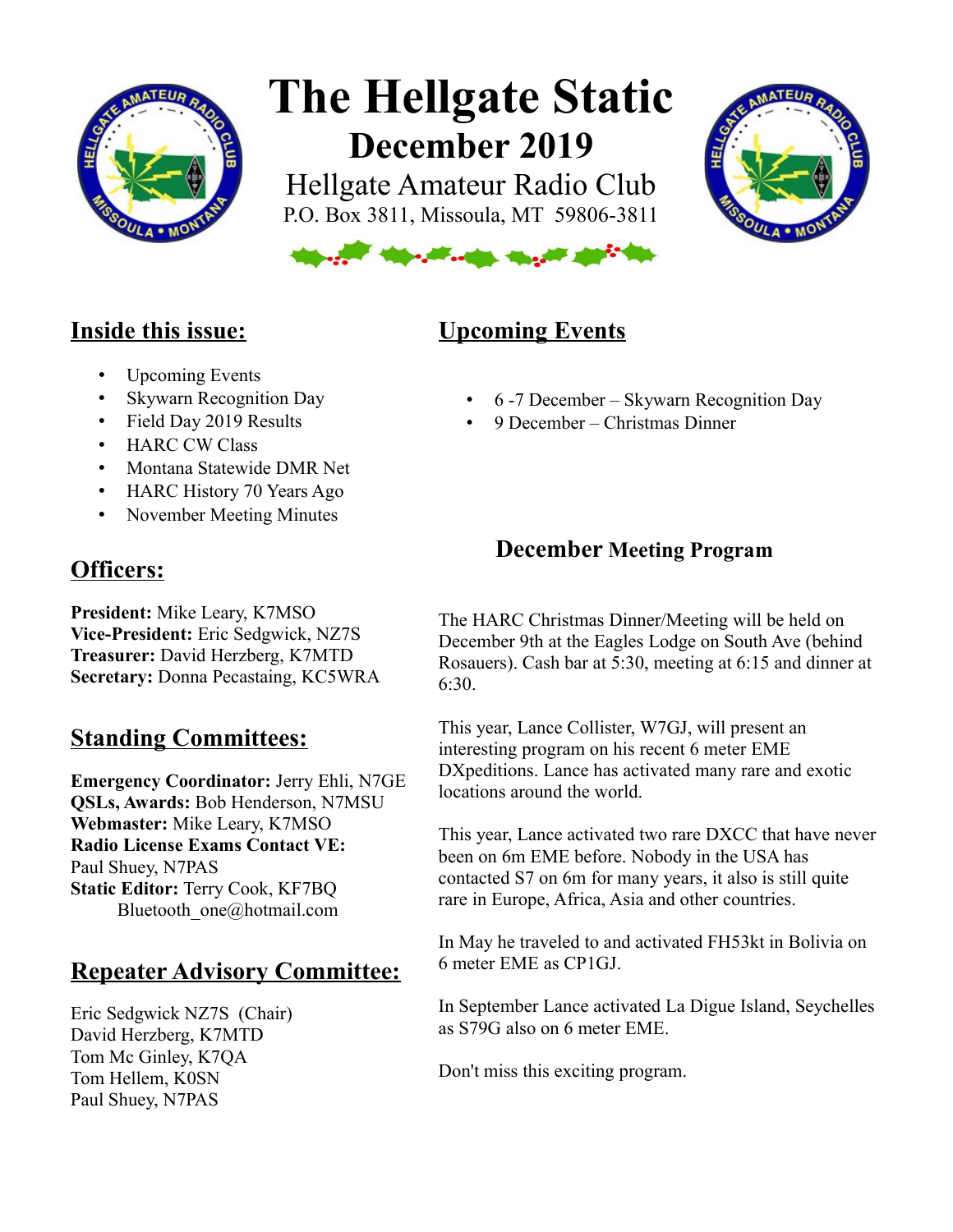

## **2019 SKYWARN™ Recognition Day**

December 7, 2019 from 0000z to 2400z

SKYWARN™ Recognition Day was developed in 1999 by the National Weather Service and the American Radio Relay League. It celebrates the contributions that volunteer SKYWARN™ radio operators make to the National Weather Service. During the day SKYWARN™ operators visit NWS offices and contact other radio operators across the world.

Object For all amateur stations is to exchange QSO information with as many National Weather Service Stations as possible on 80, 40, 20, 15, 10, 6, and 2 meter bands plus the 70 centimeter band. Contacts via repeaters are permitted. SKYWARN™ Recognition Day serves to celebrate the contributions to public safety made by amateur radio operators during threatening weather.

Exchange: Call sign, signal report, QTH, and a one or two word description of the weather occurring at your site ("sunny","partly cloudy","windy", etc.).Modes: NWS stations will work various modes including SSB, FM, AM, RTTY, CW, and PSK31.While working digital modes,special event stations will append "NWS" to their call sign (e.g.,N0A/NWS)

In Western Montana, this event will be held at the Missoula Weather Forecast Office, 6633 Aviation Way in Missoula,Montana. The call sign is WX7MSO.

Eric Sedgwick NZ7S is coordinating this event.

## **ARRL Field Day 2019 Results**

All the planning and hard work put into Field Day 2019, by the HF Committee and all that participated, paid off with an exceptional score. HARC ranked  $16<sup>th</sup>$  in class 2A (multi-operator clubs under 150 watts.) Thanks and congratulations to all that participated in this event.

#### **CW Class**

The HARC HF committee is currently seeking amateur radio operators interested in learning morse code or upgrading their CW skills. If you are interested in learning morse code or refreshing your skills contact Dick Walton W7XT.

#### **Montana DMR Net**

The new Montana State Digital Net meets every Saturday at 7:00 PM local time, on "Montana Statewide" Talk group 3130. The net allows us to all stay connected, encourage the use of DMR and just have a good time. All amateur radio operators are invited. If you are using a local repeater to check into the net please use time slot 1 to keep our repeater owners happy.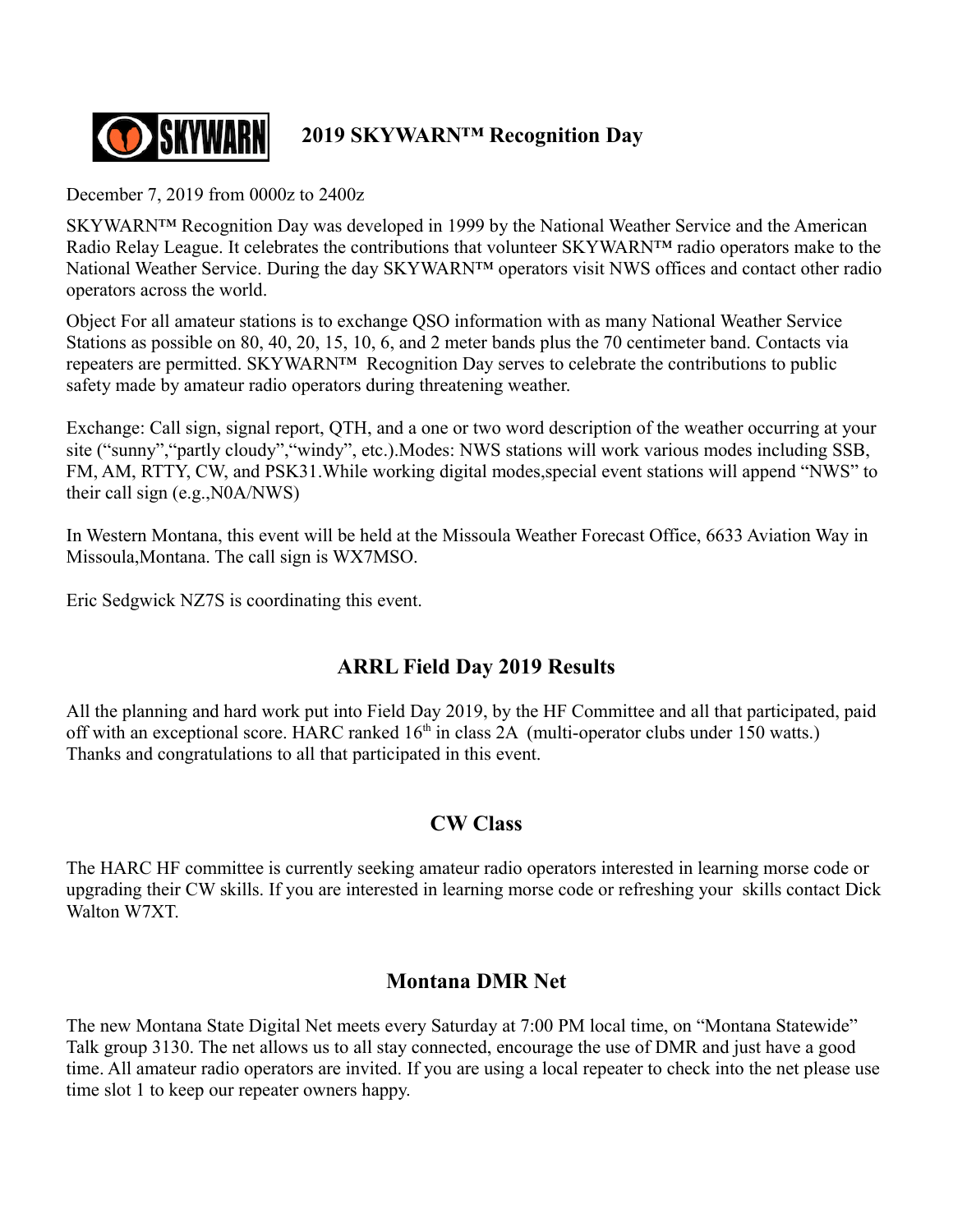#### **HARC HISTORY – 70 Years ago**

By W7KG Vern Phillips (SK) (W7KG (former W7NPV) Vern Phillips was President of the Hellgate ARC in 1951.)

MISSOULA – 1949 to 1951

The Hellgate Radio Club of Missoula met once a month at W7FX's radio business. The club's newsletter was called "QTQ" and it carried brief news printed on the back of a penny postal card. "QTQ" was sent to the membership and the cards were placed in a hat at the meeting where one was drawn for an attendance door prize.

The club was public-service minded as evidenced by its regular participation in the ARRL Field Day, emergency communications tests, hamfests and "goblin patrols", besides being involved with traffic handling on various nets.

Major frequencies in use in the area (all used AM except 3.520 Mc): 1.985 Mc – Hellgate Phone Net and the Inland Empire Emergency Net 2.406 Mc – Law Enforcement base station transmitters and mobile unit receivers 3.520 Mc – Treasure State Net (CW) 3.995 Mc – Montana Phone Net and International Before Breakfast Club 27.05 Mc – "Diathermy Dodger's Net" 39.xx Mc – Law enforcement mobile units transmitters and base station receivers 144.138 Mc – Two Meter Net

Some of the more active Missoula stations were: W7CJB, W7COH, W7DSN, W7ELY, W7FOM, W7FX, W7FXV, W7HDM, W7IBH, W7JOI, W7KGF, W7KGZ, W7KLJ, W7LEP, W7LEQ, W7MAK, W7MJY, W7MKG, W7MVT, W7NCS, W7NDW, W7NEG, W7NMJ, W7NPV, W7NRJ, W7OCR, W7OHH, W7OOY, W7ORJ, W7OVG, W7OXT, W7PGF and W7PX. (W7IBH was at the end of this list for pre World War II hams with the exception of W7PX)(W7IBH and W7OOY were the only Yls).

Two meter activity was mainly on 144.138 Mc because of crystal control. Most of the rigs were war surplus SCR-522s running from PE-103 dynamotors and using "J" antennas. The SCR-522 with dynamotor was quite a hefty rig and took up a lot of space for only 8 watts output on AM phone.

27.05 Mc was in the amateur eleven meter band which was shared with the Diathermy service. Diathermy equipment was notorious for its instability and broad band-width. In order to operate, you became a "diathermy dodger". It was a popular band for hidden transmitter hunts because you could run any mode including modulated CW and, without the need of a control operator, the transmitter could be hidden and be left "on". The first hunter to find the "bunny" keyed the transmitter with their call sign. One particular hunt had gone on for a long time and hadn't been found until finally it started getting dark and one of the hunters saw a light up in a tree. The light was coming from a flashlight bulb on a 2-turn loop of wire which had been used to tune the transmitter up and had been left hanging over the final coil.

"Goblin Patrols" aided the police and sheriff's departments on Halloween nights. Off-duty officers were assigned to ride along with amateur mobiles to supplement law-enforcement. It was good experience for both parties

2.406 Mc base stations had very good coverage even to mobile units in neighboring law-enforcement agencies. The major problem was that it was a cross-band situation. The mobile units transmitted in the 39 Mc band and could hear the base station on 2.406 but the cars could not talk to each other for mutual aid.